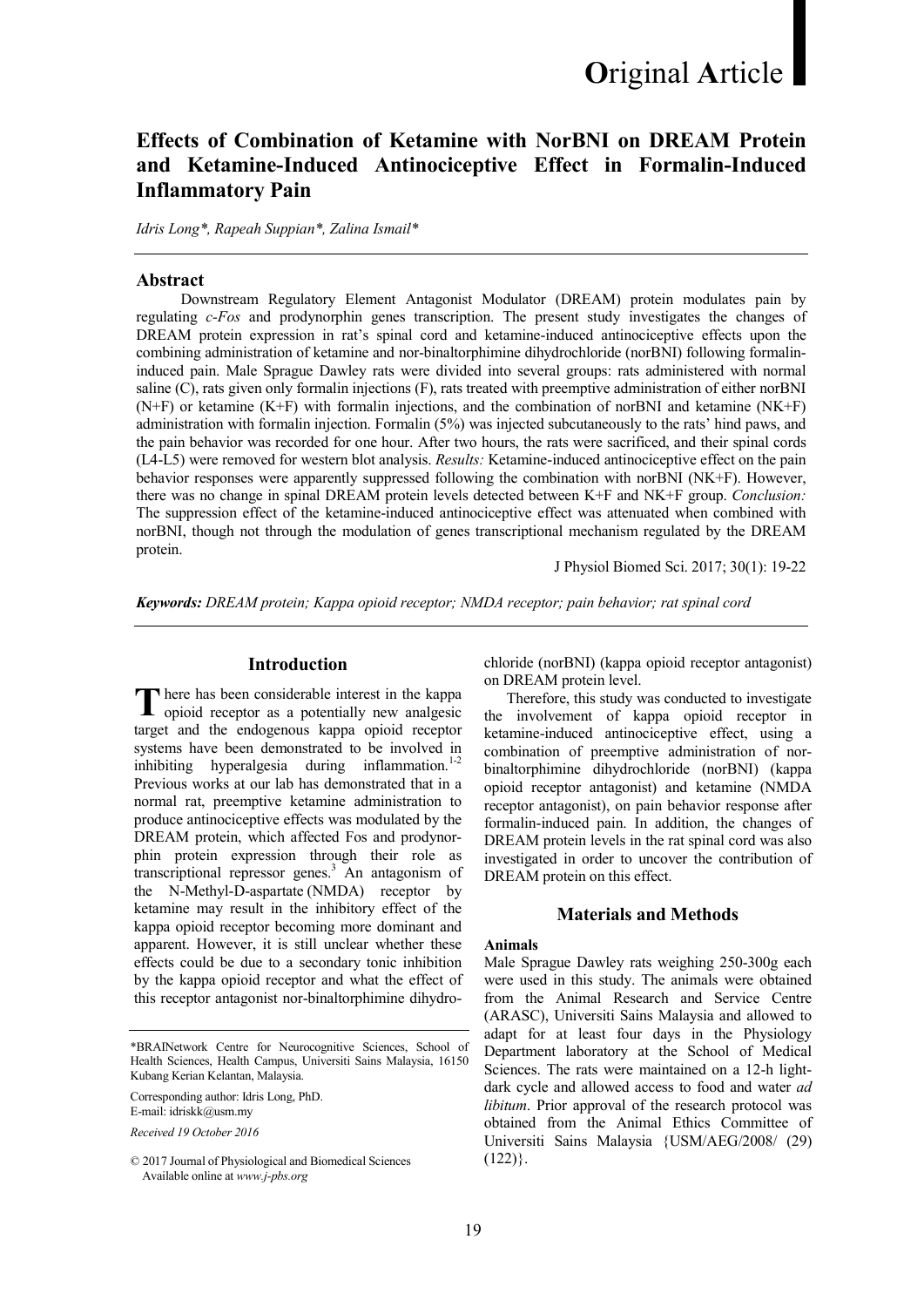## Experimental groups

The rats were divided into 5 groups, consisting of rats that were injected with normal saline to replace formalin as a control group  $(C, n=6)$ , subjected to only formalin injection (F, n=6), pretreated with norBNI (Sigma, USA) (2 mg/kg body weight i.p) with formalin injection (N+F, n=6), pretreated with ketamine (KETAVA, Atlantic labs, Thailand) (5 mg/kg body weight i.p) with formalin injection  $(K+F,$ n=6), and pretreated with a combination of both norBNI and ketamine with formalin injection (NK+F, n=6). NorBNI and ketamine were given intraperitoneally (i.p) 24 hours and 30 minutes prior to the experimental procedure. Previous studies have shown that acute norBNI administration results in a longlasting  $(≥ 3$  weeks) blockade of kappa opioid receptors. $4-6$  Since μ opioid receptor-mediated actions of norBNI have been reported during the first 4 h after its administration; a 24 h pretreatment interval was employed.<sup>7-8</sup> Ketamine was given 30 minutes before formalin injection, based on our previous study.<sup>9</sup>

## Induction of pain

The formalin injection was used as a stimulus for the induction of pain responses. The formalin test followed our previous protocol.<sup>9</sup>

#### Behavioral scoring

The rat was placed in a Perspex testing chamber measuring 26 cm x 20 cm x 20 cm. A mirror was placed below the floor of the chamber at a 45˚ angle to allow an unobstructed view of the rat's paws. Nociceptive behavior was recorded following the protocol by our previous study.<sup>9</sup>

#### Western blot analysis

DREAM protein levels in the spinal cord were analyzed using Western Blot analysis. Two hours after formalin injection, the rats were sacrificed by decapitation using a guillotine. The spinal cord tissue in the lumbar enlargement was removed directly from the rats without a fixation process being performed and separated into the ipsilateral and contralateral sides from a cut in the spinal cord at the midline. The tissue was immediately subjected to deep freeze with liquid nitrogen and kept at -80ºC until further analysis. Protein was extracted from the spinal cord tissue using the NE-PER extraction reagents (Pierce, USA). Before being used, NE-PER extraction reagents were mixed with a concentrated  $H$ alt<sup>TM</sup> Protease Inhibitor cocktail kit, EDTA-free (Pierce, USA) in a volume of 10  $\mu$ *l*/ ml per reagent. The protein concentration of the extracted samples was measured using the bicinchoninic acid (BCA) protein assay kit. Sample protein containing 40-50 μg total protein (after optimization) were denatured and subjected to SDS-PAGE using 12% resolving gel. The protein from polyacrylamide gels was transferred to the nitrocellulose membrane (Bio-Rad, USA) using a modified technique. $10$  The nitrocellulose membrane

was washed with deionized water before being incubated in blocking solution (5% BSA in PBS) for 1 hour at room temperature. Following that, the nitrocellulose membrane was washed three times for 10 minutes in Tris buffer saline-Tween 20 (TBS-T20). The nitrocellulose was then incubated with rabbit polyclonal DREAM antibody (dilution 1: 500 in TBST; Santa Cruz, USA) or mouse monoclonal ßactin antibody (dilution 1:2000 in TBST; Santa Cruz, USA) overnight at 4ºC. The nitrocellulose membrane was then incubated with HRP-conjugated goat antirabbit antibody (dilution 1:5000 in TBST; Santa Cruz, USA) or mouse secondary antibody (dilution 1:5000 in TBST; Santa Cruz, USA) for 1 hour at room temperature. In between incubations, the nitrocellulose membrane was washed three times in TBS-T20 for 10 minutes each. Finally, the blot was examined using Immobilon Western chemiluminescent HRP substrate (Amersham, USA) , and an image was taken using an image analyzer. The integrated density values (IDV) of the DREAM and ß-actin protein were measured using Spot Denso  $\Delta$ lphaView<sup>TM</sup> software programmed in the image analyzer. The mean relative intensity or fold change was determined by the following formula:

- Mean Relative Intensity
- = (IDV DREAM protein/IDV endogenous control) target group
- / (IDV DREAM protein/IDV endogenous control) calibrator group.

## Statistical analysis

The pain behavior responses were divided into 2 phases, consisting of phase 1 (mean score at 5 minutes) and phase 2 (mean scores from 15 to 60 minutes). Pain behavior responses in phase 1 and 2 were analyzed by a non-parametric Kruskal-Wallis test. When a significant value was detected, it was further analyzed by the Mann-Whitney test which was conducted for comparison between treatment groups in each phase. The DREAM protein levels were analyzed using one-way analysis of variance (ANOVA). The significant value detected was further analyzed by the post hoc least significance different test (LSD) for comparison between the treatment groups. All data are presented as mean  $\pm$  SEM and the level of significance is set at  $P < 0.05$ .

# **Results**

#### Pain behavior responses

The pain behavior response is found significantly increased in the NK+F group compared to the C ( $P$  < 0.001) group during Phase 1 (Figure 1 and Table 1). However, the effect of ketamine on the pain behavior responses is found abolished when a combination of norBNI and ketamine is administered (NK+F group). The pain behavior responses are significantly increased in NK+F group ( $P < 0.01$ ) compared to K+F group during Phase 2 (Table 1).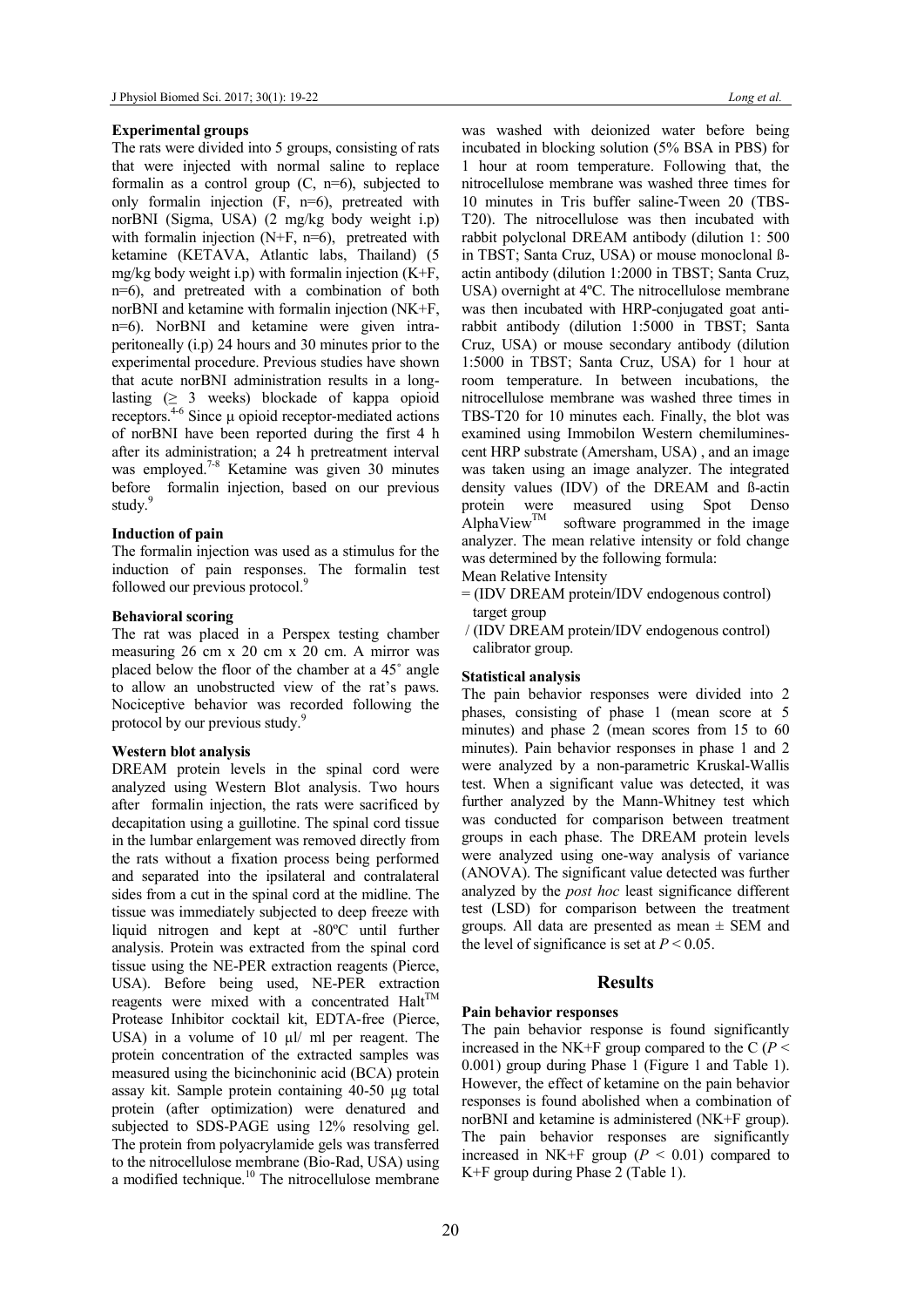# Mean relative DREAM protein levels

We try using an immunohistochemistry technique to measure DREAM protein expression, but. interestingly ,no obvious cell profile was evident, and the staining revealed a punctuated pattern, making it difficult to count the number of DREAM protein neurons in each lamina (data not shown). Thus, western blot analysis was then performed to determine the levels of DREAM protein on the ipsilateral side of the spinal cord after formalin injection.

In this study, the preemptive administration of the combination of ketamine and norBNI (NK+F group) did not significantly affect the levels of the mean relative DREAM protein in the K+F group. However, the mean relative DREAM protein levels were significantly different in the K+F group compared to the N+F group ( $P < 0.05$ ) (Figure 2A and 2B).

## **Discussion**

There has been considerable interest in the kappa opioid receptor recently as a potentially new analgesic target. The inhibitory tone of the kappa opioid receptor system is evident when the systemic



Figure 2 A representative example of western blot results for nuclear extracts on the ipsilateral side between all groups with quantification analysis of the integrated density value (A). Columns represent the mean relative DREAM protein level ± SEM for six separate experiments (B). The mean relative DREAM protein level (fold change) represents comparative levels of DREAM protein in the experimental groups (formalin injected group, F, ketamine and formalin injected group, K+F, norBNI and formalin injected group, N+F, combined norBNI with ketamine and formalin injected group, NK+F) over the calibrator group (control group, C) after normalization by its loading control (housekeeping protein, β-actin protein) at 2 hours after formalin injection.  $n = 6$  for each group. \* $P < 0.05$ compared between K+F and N+F groups.



Figure 1 Pain behavior response for all groups in 1 hour periods. Values are mean  $\pm$  SEM; n = 6 for all groups.

Table 1 Pain behavior response during phase 1 and 2.

|   | Group   | Pain behavior response |                   |
|---|---------|------------------------|-------------------|
|   |         | 1 <sup>st</sup> Phase  | $2^{nq}$ Phase    |
|   | Control | $1.0 \pm 0.28$         | $0.5 \pm 0.03$    |
|   | F       | $2.8 \pm 0.09***$      | $2.2 \pm 0.22$ ** |
|   | K+F     | $2.6 \pm 0.15***$      | $1.1 \pm 0.06$    |
|   | $N+F$   | $2.9 \pm 0.07***$      | $2.2 \pm 0.04**$  |
|   | NK+F    | $2.8 \pm 0.13***$      | $1.9 \pm 0.20**$  |
| . |         | - -                    | <br>.             |

Values are mean  $\pm$  SEM; n = 6 for all groups. \*\*\* $P < 0.001$  $A$ <br>compared to Control;  $*P < 0.01$  compared to Control;  $*P < 0.01$  compared to K+F groups.

> administration of the kappa opioid receptor antagonist, norBNI was shown to increase the flinching behavior in rats during the tonic phase of formalin test compared to formalin injected group.<sup>1</sup> However, in this study, we found that the ketamineinduced antinociceptive effect was suppressed when a combination of norBNI and ketamine was administered (NK+F group). The preemptive administration of the combination of norBNI and ketamine has been found to further increase pain behavior response if compared to norBNI administration alone in the second phase of formalin test, associated with an increased Fos protein expression in the spinal cord that appears to decrease in the group that received preemptive administration of ketamine alone (K+F group).<sup>3</sup> The finding in the NK+F group indicates that there is no certain correlation or link existing between the mechanisms of action of both the kappa opioid and NMDA receptors in the modulation of formalininduced inflammatory pain response. It suggests that no involvement of kappa-opioid receptor activation in the ketamine (NMDA receptor antagonist) induces the antinociceptive effect. The mechanism for this effect is still uncertain, but it has been proposed that this effect could be related to the changes of Fos and prodynorphin protein expression in the spinal cord.

> Previous work at our lab has demonstrated that ketamine-induced antinociceptive effects are modulated by DREAM protein, which can affect Fos and prodynorphin protein expression in the spinal cord through their role as a transcriptional repressor during formalin test.<sup>3</sup> In this study, we found that the effect